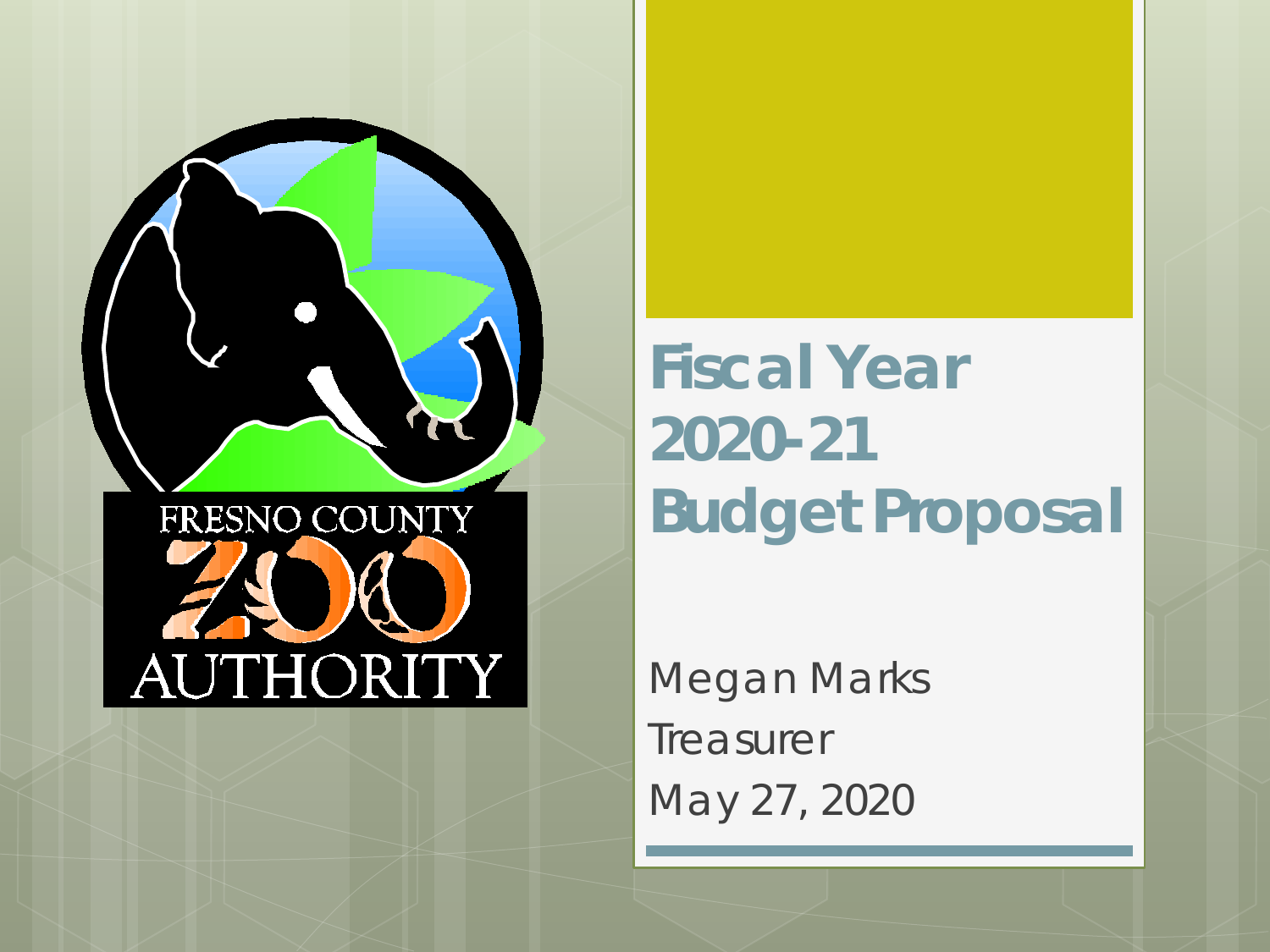#### **Summarized Proposed Budget vs Prior Year Adopted/Adjusted Budget**



#### **FRESNO COUNTY ZOO AUTHORITY**

**Proposed Administrative Budget For Fiscal Year 2020-21**

| <b>Fiscal Summary</b>                                                           | <b>Draft</b><br><b>Budget</b><br>FY 2020-21 | <b>Adopted</b><br><b>Budget</b><br>FY 2019-20 |                              |  |
|---------------------------------------------------------------------------------|---------------------------------------------|-----------------------------------------------|------------------------------|--|
| <u>Revenues</u>                                                                 |                                             |                                               |                              |  |
| Measure Z Administration $(2%)$<br>Interest                                     | \$<br>301,716<br>25,000                     | \$                                            | 315,190<br>25,000            |  |
| <b>Total Revenues</b>                                                           | \$<br>326,716                               | \$                                            | 340,190                      |  |
| <b>Appropriations</b>                                                           |                                             |                                               |                              |  |
| Professional & Specialized Services<br>Other Services & Supplies<br>Contingency | \$<br>119,258<br>13,050<br>194,408          | \$                                            | 141,150<br>13,050<br>185,990 |  |
| <b>Total Appropriations</b>                                                     | \$<br>326,716                               | \$                                            | 340,190                      |  |
| <b>Revenue in Excess of Appropriations</b>                                      | \$                                          | \$                                            |                              |  |
| <b>Available Net Position Used</b>                                              | \$                                          | \$                                            |                              |  |
| Contracted FTE (Based on 2080 hrs):                                             | 0.52                                        |                                               | 0.72                         |  |

1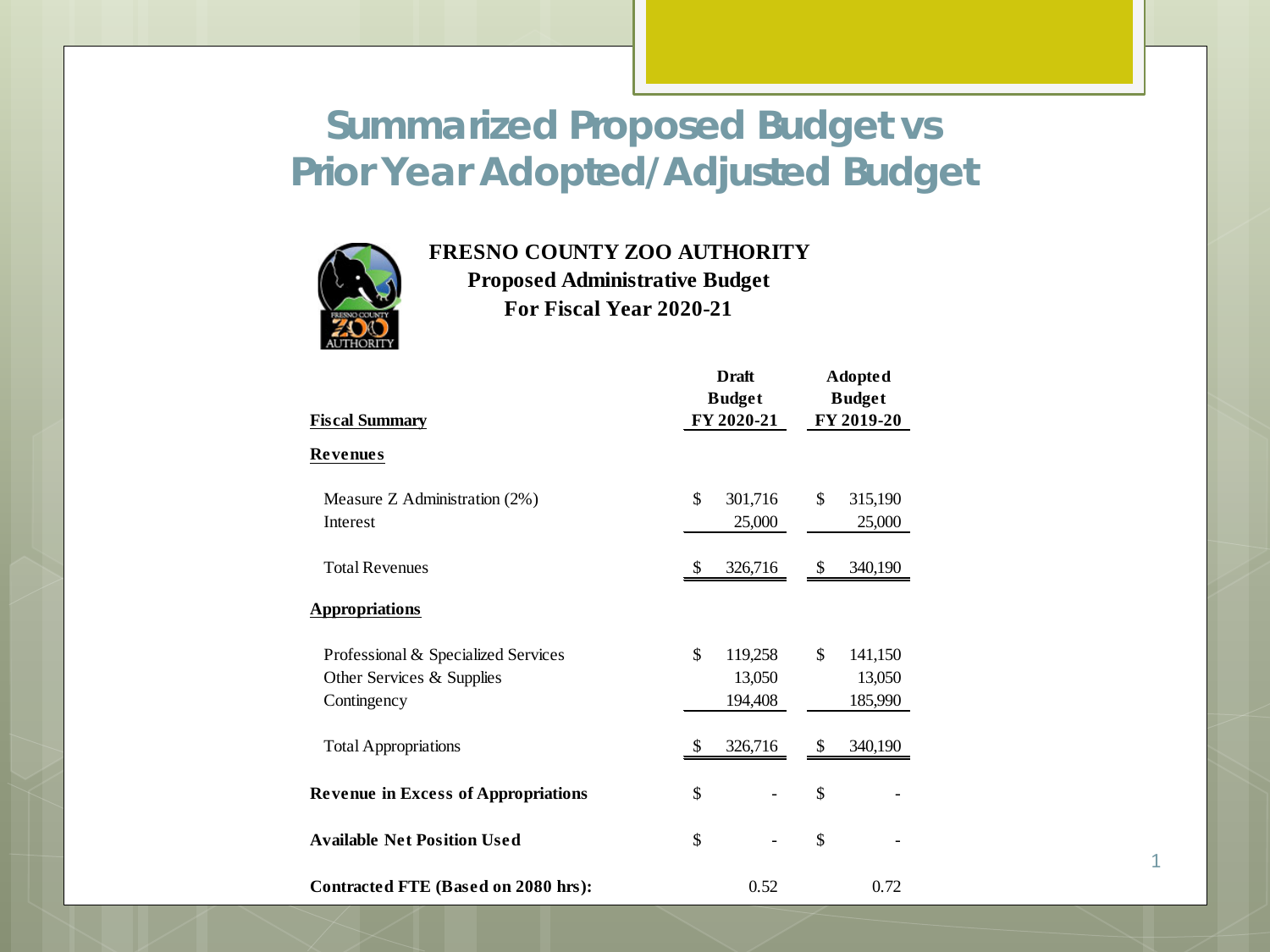## **Revenue Forecast**

#### **Fresno County Zoo Authority**

**Fiscal Year 2020-21 Revenue Estimates**

|            | <b>PRIOR YEAR</b> |                 | <b>CURRENT FISCAL YEAR</b> |                                                  | <b>FISCAL YEAR</b>      |           |                  |                 |  |
|------------|-------------------|-----------------|----------------------------|--------------------------------------------------|-------------------------|-----------|------------------|-----------------|--|
|            | 2017-2018         | 2018-2019       |                            | 2019-2020                                        |                         |           | 2020-2021        |                 |  |
|            |                   | <b>ACTUAL</b>   | <b>ADOPTED</b>             | <b>ACTUAL &amp;</b>                              | <b>ADOPTED TO</b>       |           | <b>REVENUE</b>   | <b>REVENUE</b>  |  |
|            | <b>ACTUAL TAX</b> | <b>TAX</b>      | <b>BUDGET</b>              | <b>ESTIMATED</b>                                 | <b>ACTUAL/ESTIMATED</b> |           | <b>ESTIMATE</b>  | <b>ESTIMATE</b> |  |
|            | <b>RECEIPTS</b>   | <b>RECEIPTS</b> | <b>TAX</b>                 | <b>TAX</b>                                       | <b>VARIANCE</b>         |           | <b>MEASUREZ</b>  | $(ZA 2\%)$      |  |
| July       | \$<br>930,800     | \$1,227,435     | \$1<br>,264,258            | $\mathbb{S}$<br>1,436,673                        | \$<br>172,415           | 13.64%    | \$<br>1,479,773  | \$<br>29,595    |  |
| August     | 1,241,000         | 928,052         | 900,210                    | 1,123,640                                        | 223,430                 | 24.82%    | 1,089,931        | 21,799          |  |
| September  | 1,391,154         | 1,171,132       | 1,159,421                  | 1,367,439                                        | 208,018                 | 17.94%    | 1,353,765        | 27,075          |  |
| October    | 933,300           | 1,619,199       | 1,667,775                  | 1,571,111                                        | (96, 664)               | $-5.80%$  | 1,618,244        | 32,365          |  |
| November   | 1,244,400         | 1,531,072       | 1,577,004                  | 1,073,344                                        | (503,660)               | $-31.94%$ | 1,105,544        | 22,111          |  |
| December   | 1,452,570         | 1,392,262       | 1,378,339                  | 1,194,027                                        | (184, 312)              | $-13.37%$ | 1,182,087        | 23,642          |  |
| January    | 951,900           | 1,345,542       | 1,385,908                  | 1,263,406                                        | (122,502)               | $-8.84%$  | 1,301,308        | 26,026          |  |
| February   | 1,269,200         | 1,118,789       | 1,107,601                  | 1,707,967                                        | 600,366                 | 54.20%    | 1,690,887        | 33,818          |  |
| M arch     | 1,420,604         | 1,327,543       | 1,314,268                  | 1,063,584                                        | (250, 684)              | $-19.07%$ | 1,052,948        | 21,059          |  |
| April      | 865,400           | 1,318,821       | 1,358,386                  | 1,031,402                                        | (326,984)               | $-24.07%$ | 1,062,344        | 21,247          |  |
| $M$ ay $*$ | 1,512,737         | 868,850         | 1,542,538                  | 860.162                                          | (682, 377)              | $-44.24%$ | 885,966          | 17,719          |  |
| June*      | 1,103,925         | 1,263,124       | 1,103,815                  | 1,250,493                                        | 146,678                 | 13.29%    | 1,262,998        | 25,260          |  |
| Total      | 14,316,990<br>S   | \$15,111,821    | \$15,759,523               | \$14,943,246                                     | (816, 277)<br>\$        | $-5.46%$  | \$<br>15,085,795 | \$<br>301,716   |  |
|            |                   |                 |                            | Estimated Interest Revenue (based on PY actuals) | \$<br>25,000            |           |                  |                 |  |

Total Projected Revenue **\$ 326,716** 

\* Estimated Measure Z tax receipts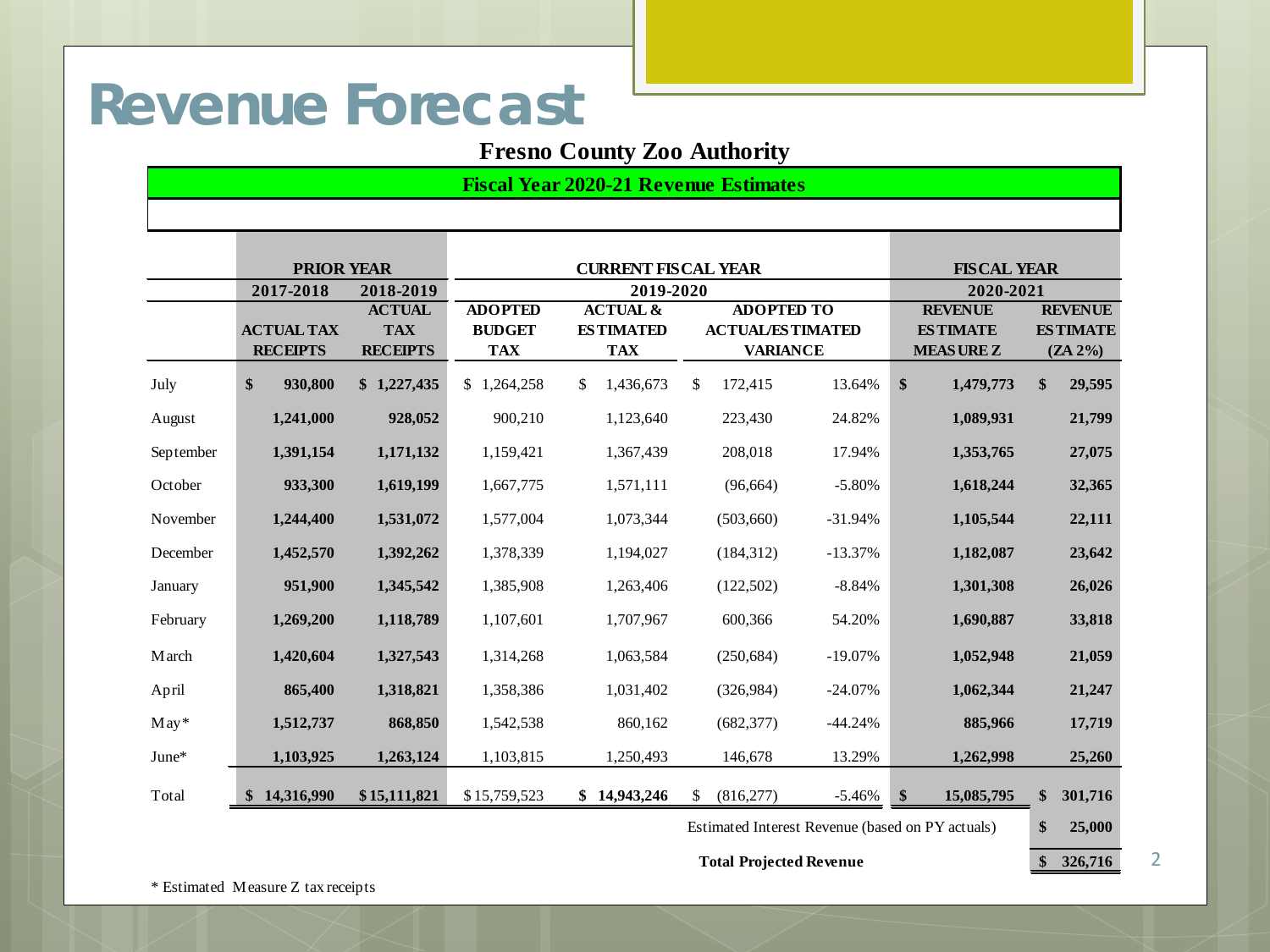## **Draft Administrative Budget-Detail**

| <b>Account</b> | <b>Account Description</b>          | 2020-21       | <b>Recommended</b><br><b>Appropriations</b> |  |  |
|----------------|-------------------------------------|---------------|---------------------------------------------|--|--|
| 7040           | <b>Telephone Charges</b>            | \$            | 250                                         |  |  |
| 7250           |                                     |               | 500                                         |  |  |
|                | Memberships                         |               |                                             |  |  |
| 7265           | <b>Office Expense</b>               | 6,000         |                                             |  |  |
| 7268           | Postage                             | 1,000         |                                             |  |  |
| 7287           | PeopleSoft Financials Charges       |               | 800                                         |  |  |
| 7295           | Professional & Specialized Services | 119,258       |                                             |  |  |
| 7296           | Data Processing Services            | 1,500         |                                             |  |  |
| 7325           | Publications & Legal Notices        |               | 500                                         |  |  |
| 7415           | Trans, Travel & Education           | 2,500         |                                             |  |  |
|                | <b>Total Services and Supplies</b>  | 132,308       |                                             |  |  |
|                | Contingency                         | 199,408       |                                             |  |  |
|                | <b>Total Contingency</b>            | 199,408       |                                             |  |  |
|                | <b>Total Appropriations</b>         | \$<br>331,716 |                                             |  |  |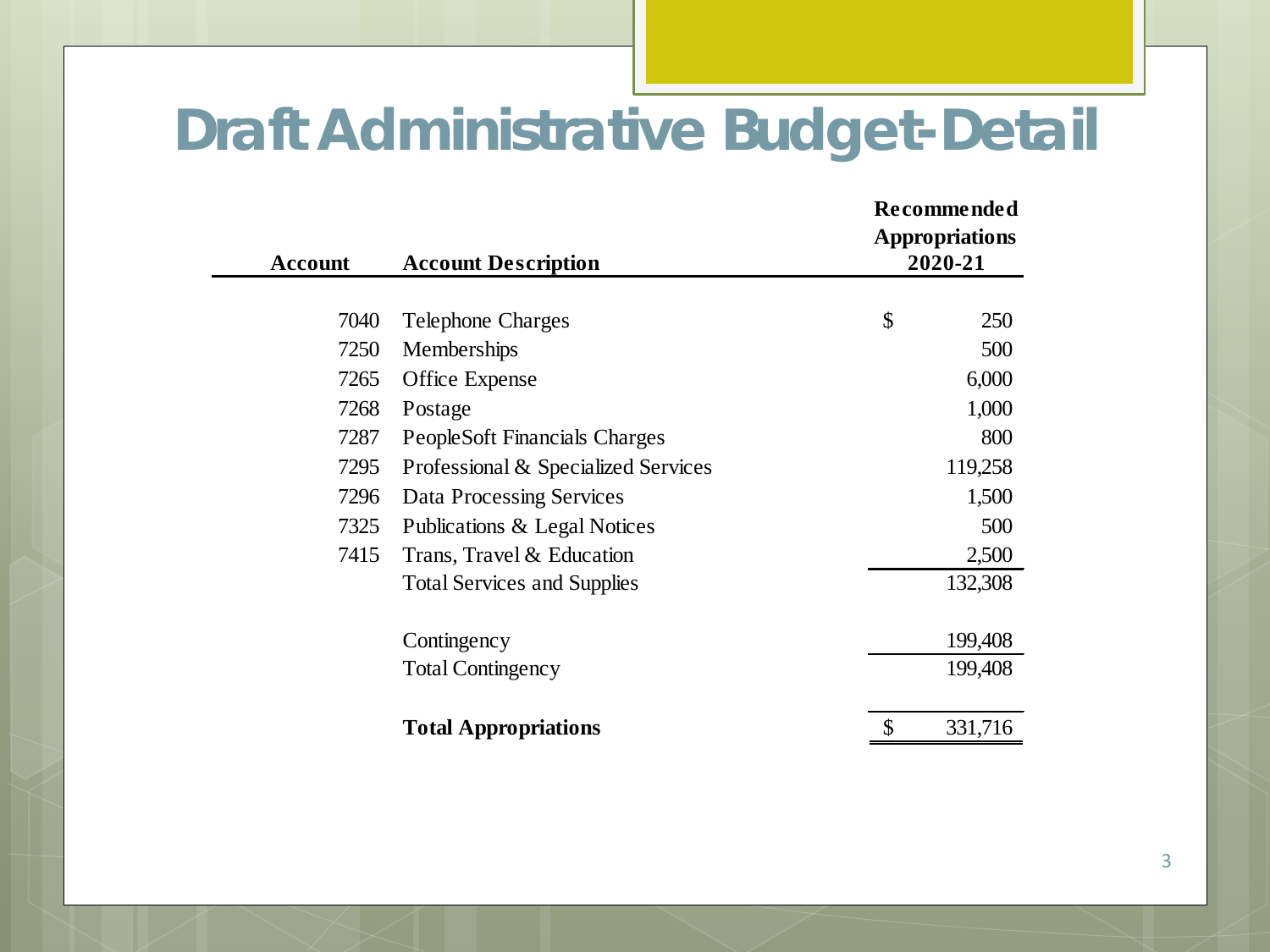## **Revenue Forecast**

- The total estimated and actual Measure Z revenues for FY 2019-20 are \$14,943,246 resulting in an \$298,865 allocation to the Zoo Authority. This represents a 5.5% decrease over budgeted amounts.
- Revenues for fiscal year 2020-21 are projected to increase by 1% and will reflect the 2019-20 expected totals of \$15,085,795. This provides \$301,716 for Zoo Authority operations.
- o Interest revenues were determined by an analysis of the County of Fresno's investment pool rates, cash balances and prior year averages of interest receipts.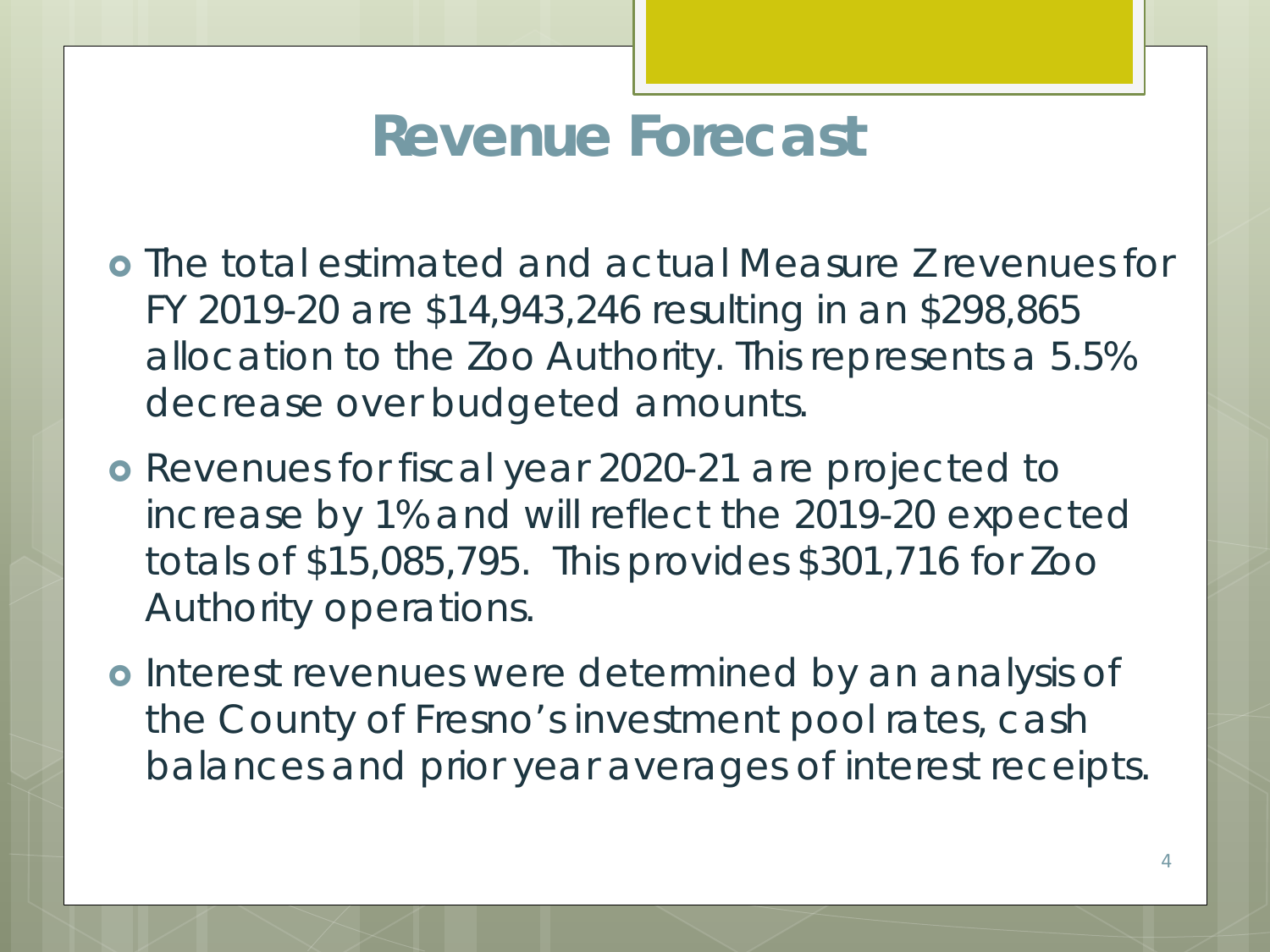## **Professional & Specialized Services (\$)**

- **o** The recommended appropriations for Professional Services for fiscal year 2020-21 are \$119,258 which is a decrease under last year's adopted budget by 15.5%.
- o The appropriations differed due to the following:
	- Coordinator rate increased to \$130.52 per CAO MSF rate compared to \$105.12 the prior year; budgeted hours decreased from 800 in PY to 600 .
	- Auditor-Controller hours have varied due to the transition of Treasurer duties during fiscal year 2020-21. Positions such as Supervising Account Clerk and Supervising Accountant will no longer be budgeted.
	- County Counsel budgeted hours will decrease from 80 PY to 50.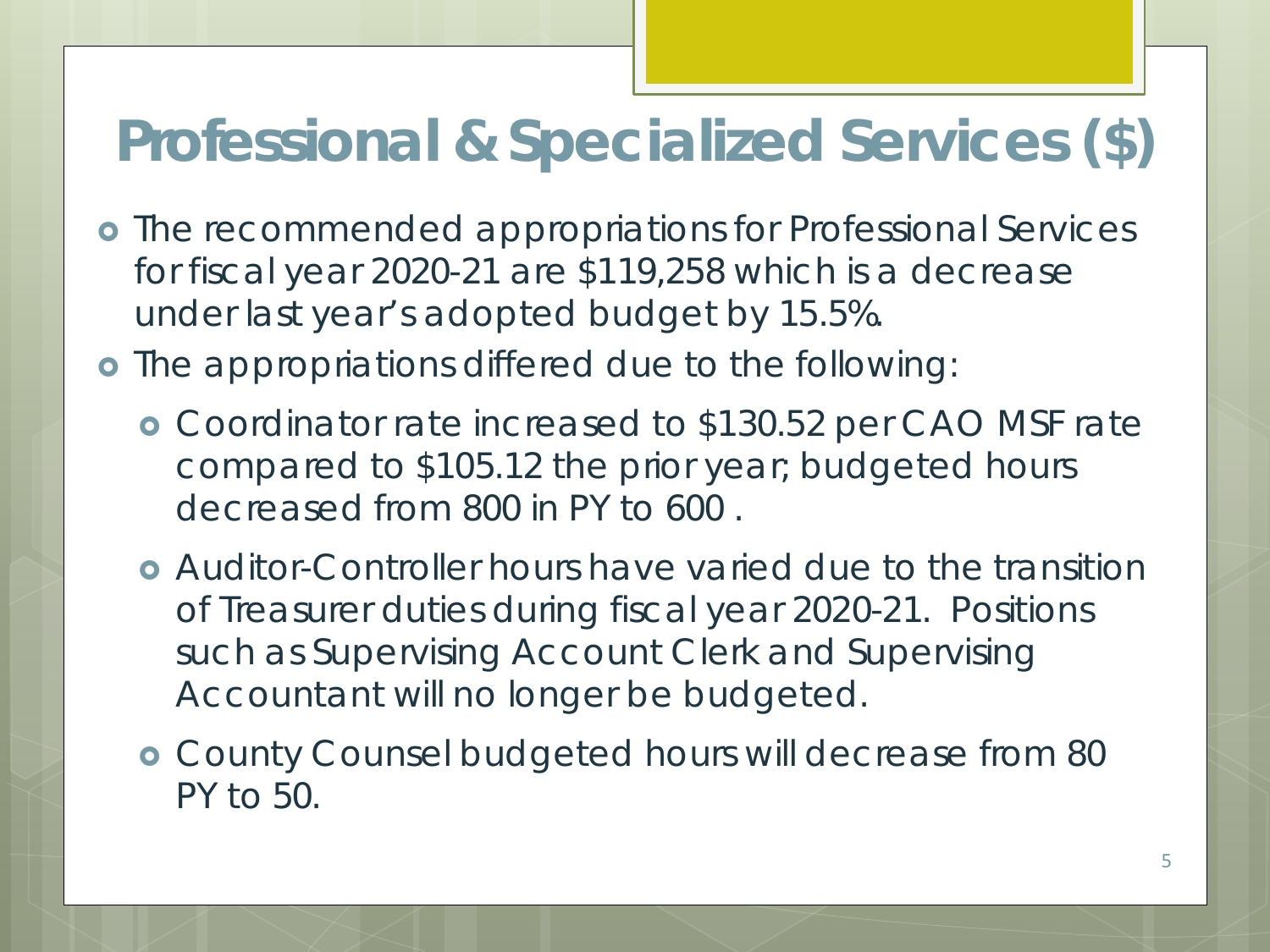#### **Professional Services Detail 2020-21 Proposed Budget**

#### **Estimated Professional & Specialized Services FY2020-21**

|                         |                     |                      | <b>Line Item</b> |                         |  |
|-------------------------|---------------------|----------------------|------------------|-------------------------|--|
|                         |                     | <b>Estimated</b>     | $%$ to           | <b>FY20-21</b>          |  |
| <b>Title</b>            | <b>Budget Hours</b> | <b>Rates</b>         | 100%             | <b>Budget</b>           |  |
| Coordinator             | 600                 | $\mathcal{S}$<br>131 | 66%              | $\mathcal{S}$<br>78,312 |  |
| Account Clerk I         | 220                 | 48                   | 9%               | 10,661                  |  |
| Accountant II           | 150                 | 75                   | 9%               | 11,220                  |  |
| $A \& F$ Manager        | 50                  | 92                   | 4%               | 4,590                   |  |
| A & F Division Chief    | <b>10</b>           | 92                   | 1%               | 925                     |  |
| <b>County Counsel</b>   | 50                  | 141                  | 6%               | 7,050                   |  |
| <b>PWP</b> - IT Website |                     |                      | 3%               | 3,000                   |  |
| <b>Audit Fees</b>       |                     |                      | 3%               | 3,500                   |  |
| Total                   | 1,080               |                      | 100%             | 119,258                 |  |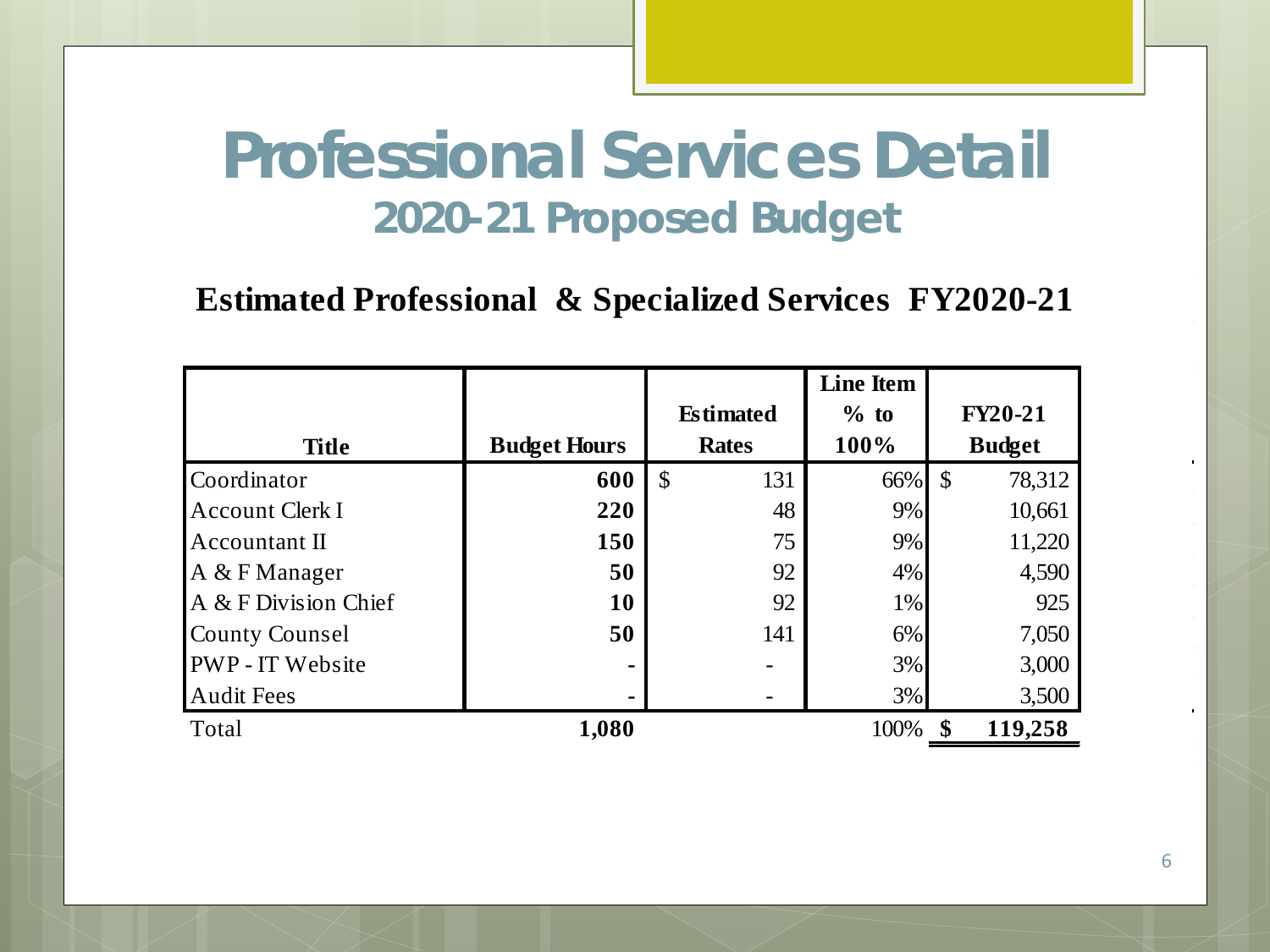## **Professional Service Detail**

#### **Estimated Professional & Specialized Services FY2020-21 Prior Year Comparison**

|                      |                     |                     |                     | <b>Adjusted</b> | Original      |
|----------------------|---------------------|---------------------|---------------------|-----------------|---------------|
|                      | 2019-20             | 2019-20             | 2020-21             | <b>Budget</b>   | <b>Budget</b> |
| Title                | <b>Budget Hours</b> | <b>Actual Hours</b> | <b>Budget Hours</b> | % Variance      | % Variance    |
| Coordinator          | 800                 | 399                 | 600                 | $-50%$          | 25%           |
| Account Intern       |                     |                     |                     | 0%              | 0%            |
| Account Clerk I      | <b>220</b>          | 160                 | 220                 | $-37%$          | $0\%$         |
| Accountant I         | ٠                   | 4                   |                     | 100%            | 0%            |
| Accountant II        | 170                 | 31                  | 150                 | $-388%$         | 12%           |
| Senior Accountant    |                     |                     |                     | 0%              | 0%            |
| A & F Manager        | 50                  | 24                  | 50                  | $-113%$         | 0%            |
| A & F Division Chief | ۰                   | 44                  | 10                  | 77%             | $0\%$         |
| County Counsel       | 80                  | 27                  | 50                  | $-87%$          | 38%           |
|                      | 1.320               | 688                 | 1.080               | 57%             | $-18%$        |

| <b>Title</b>          | <b>FY19-20</b><br>Original<br><b>Budget</b> |     | <b>FY19-20</b><br>Actual<br><b>Budget</b> | <b>FY20-21</b><br><b>Proposed</b><br><b>Budget</b> | <b>Adjusted</b><br><b>Budget</b><br>% Variance | Original<br><b>Budget</b><br>% Variance |
|-----------------------|---------------------------------------------|-----|-------------------------------------------|----------------------------------------------------|------------------------------------------------|-----------------------------------------|
| Coordinator           | \$<br>84,096                                | r s | 44.349                                    | 78,312                                             | $-77%$                                         | 7%                                      |
| <b>Account Intern</b> |                                             |     |                                           |                                                    | 0%                                             | 0%                                      |
| Account Clerk I       | 10,661                                      |     | 7,756                                     | 10,661                                             | $-37%$                                         | 0%                                      |
| Accountant I          |                                             |     | 235                                       |                                                    | 100%                                           | 0%                                      |
| Accountant II         | 12,716                                      |     | 2,300                                     | 11,220                                             | $-388%$                                        | 12%                                     |
| Senior Accountant     |                                             |     |                                           |                                                    | 0%                                             | $0\%$                                   |
| A & F Manager         | 4,590                                       |     | 2,157                                     | 4,590                                              | $-113%$                                        | $0\%$                                   |
| A & F Division Chief  |                                             |     | 4,070                                     | 924.90                                             | 77%                                            | 0%                                      |
| <b>County Counsel</b> | 9,760                                       |     | 3,265                                     | 7,050                                              | $-116%$                                        | 28%                                     |
|                       | \$<br>121.823                               | \$  | 64,132                                    | \$<br>112.758                                      | 76%                                            | $-7%$                                   |

\* Actual hours through 3rd Quarter, estimated 4th Quarter